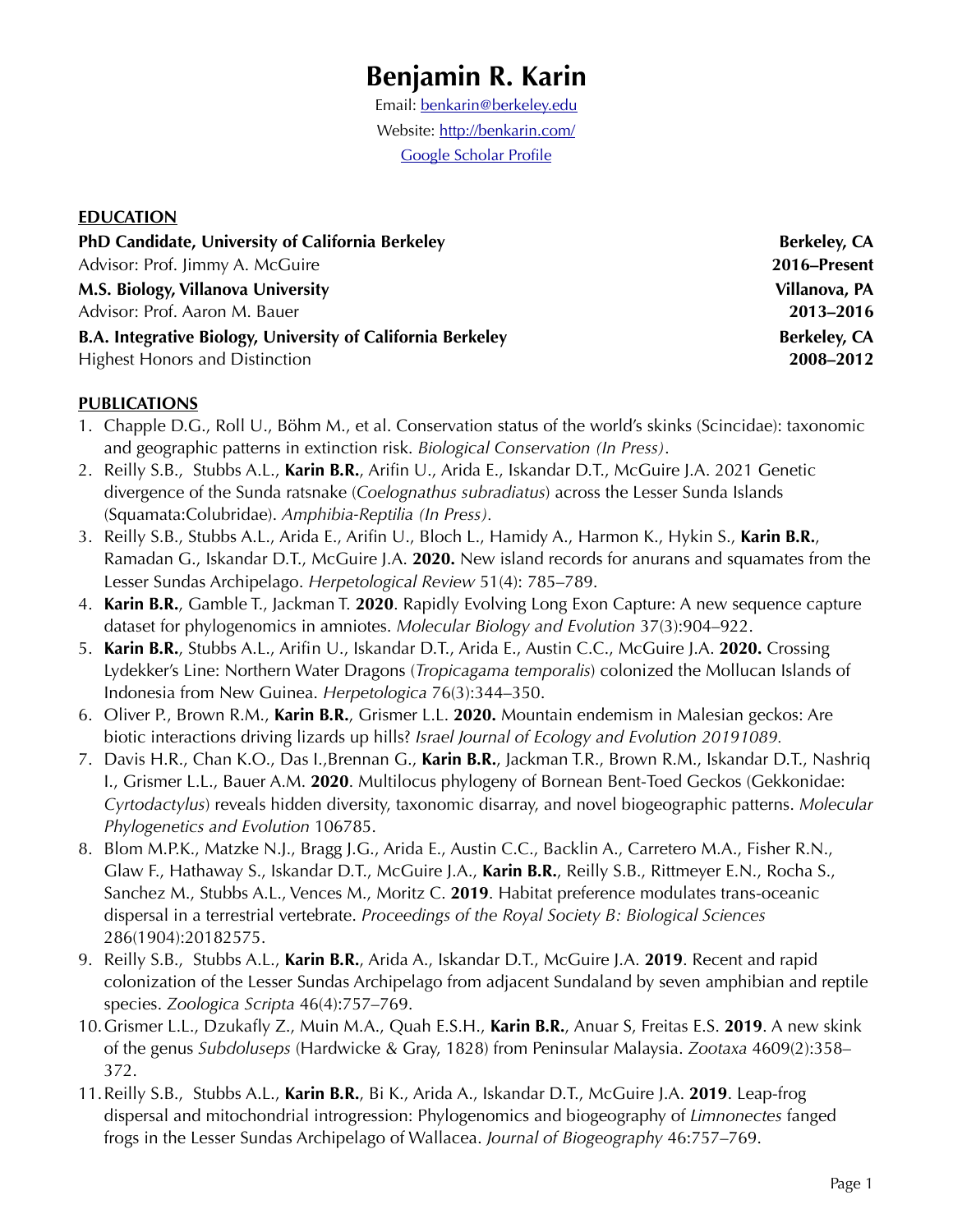- 12.**Karin B.R.**, Cicero C.C., Koo M.S., Bowie R.C.K. **2018**. The role of history and ecology as drivers of song divergence in Bell's and Sagebrush sparrows (*Artemisiospiza*, Aves: Passerellidae). *Biological Journal of the Linnean Society* bly090.
- 13.**Karin B.R.**, Freitas E.S., Shonleben S., Grismer L.L., Bauer A.M., Das I. **2018**. Undescribed diversity in an urban rainforest: A new species of *Lygosoma* (Squamata: Scincidae) from western Sarawak, Malaysia (Borneo). *Zootaxa* 4370(4):345–362*.*
- 14.**Karin B.R.\***, Stubbs A.L.**\***, Arifin U., Bloch M., Ramadhan G., Iskandar D.T., Arida E., Reilly S.B., Kusnadi A., McGuire J.A. **2018**. The herpetofauna of the Kei Islands (Maluku, Indonesia): Comprehensive report on new and historical collections, biogeographic patterns, conservation concerns, and an annotated checklist of species from Kei Kecil, Kei Besar, Tam, and Kur. *Raffles Bulletin of Zoology* 66:704–738*.*
- 15.Stubbs, A.L.**\***, **Karin B.R.\***, Arifin U., Iskandar D.T., Arida E., Reilly S.B., Block L.M., McGuire J.A. **2017**. A new species of *Lepidodactylus* (Squamata: Gekkonidae) from the Kei Islands, Maluku, Indonesia*. Zootaxa* 4350(1):91–105*.*
- 16.**Karin B.R.**, Das I., Jackman T., Bauer A.M. **2017**. Ancient divergence time estimates in *Eutropis rugifera*  support the existence of Pleistocene barriers on the exposed Sunda Shelf. *PeerJ* 5:e3762.
- 17.Das I., Pui Y.M., Shabrani A., **Karin B.R.**, Breuer H. **2017**. Reptiles. *In: Gunung Penrissen: The roof of western Borneo.* Mohd-Azlan J., Tuen A.A. & Das I. (Eds.) Natural History Publications (Borneo) Sdn Bhd, Kota Kinabalu, pp. 109–119.
- 18.Pui Y.M., **Karin B.R.**, Bauer A.M., Das I. **2017**. A new species of *Tropidophorus* Duméril & Bibron, 1839 (Squamata: Sauria: Scincidae) from Sarawak, East Malaysia (Borneo). *Zootaxa* 4258(6):539–550.
- 19.**Karin B.R.**, Metallinou M., Weinell J.L., Jackman T.R., Bauer A.M. **2016**. Resolving the higher-order phylogenetic relationships of the circumtropical *Mabuya* group (Squamata: Scincidae): An out-of-Asia diversification. *Molecular Phylogenetics and Evolution* 102:220–232.
- 20.Metallinou M., Weinell J.L., **Karin B.R.**, Conradie W., Wagner P., Schmitz A., Jackman T.R., Bauer A.M **2016**. A single origin of extreme matrotrophy in African mabuyine skinks. *Biology Letters* 12: 20160430
- 21.**Karin B.R.**, Das I., Bauer A.M. **2016**. Two new species of diminutive leaf-litter skinks (Squamata: Scincidae: *Tytthoscincus*) from Gunung Penrissen, Sarawak, Malaysia (northern Borneo). *Zootaxa*  4093(3):407–423.
- 22.**Karin B.R.**, Stubbs A.L., Arifin U. **2013**. *Limnonectes grunniens*. Saline Water Tolerance. *Herpetological Review* 44(4):656.
- *\* Co-First Author*

## **PUBLICATIONS (IN REVIEW OR REVISION)**

- 23.**Karin B.R.**, Oliver P.M., Stubbs A.L., Arifin U., Iskandar D.T., Arida E., McGuire J., Kraus F., Fujita M., Ineich I., Ota H., Hathaway S., Fisher R.N. On the identity and distribution of one paternal hybrid ancestor of *Lepidodactylus lugubris* (Reptilia: Squamata: Gekkonidae). *In Review (Zootaxa).*
- 24.Davis H.R., Das I., Leaché A.D., **Karin B.R.**, Brennan I.G., Jackman T.R., Nashriq I., Chan K.O., Bauer M. Genetically diverse yet morphologically conserved: Hidden diversity revealed among Bornean geckos (Gekkonidae: *Cyrtodactylus*). *In Review (Systematics and Biodiversity)*.
- 25.Reilly S.B., Stubbs A.L., Arida A., **Karin B.R.**, Arifin U., Kaiser H., Bi K., Iskandar D.T., McGuire J.A. Diversification and gene flow in the flying lizards of the Lesser Sundas Archipelago: Phylogenomic analysis of dispersal-driven speciation within a wallacean radiation. *In Revision (Systematic Biology)*.
- 26.Das I., Pui Y.M., Shabrani A., **Karin B.R.**, Wahab M.P. Reptiles of Pelagus National Park (Book Chapter). *In Press (Natural History Publications (Borneo) Sdn Bhd, Kota Kinabalu).*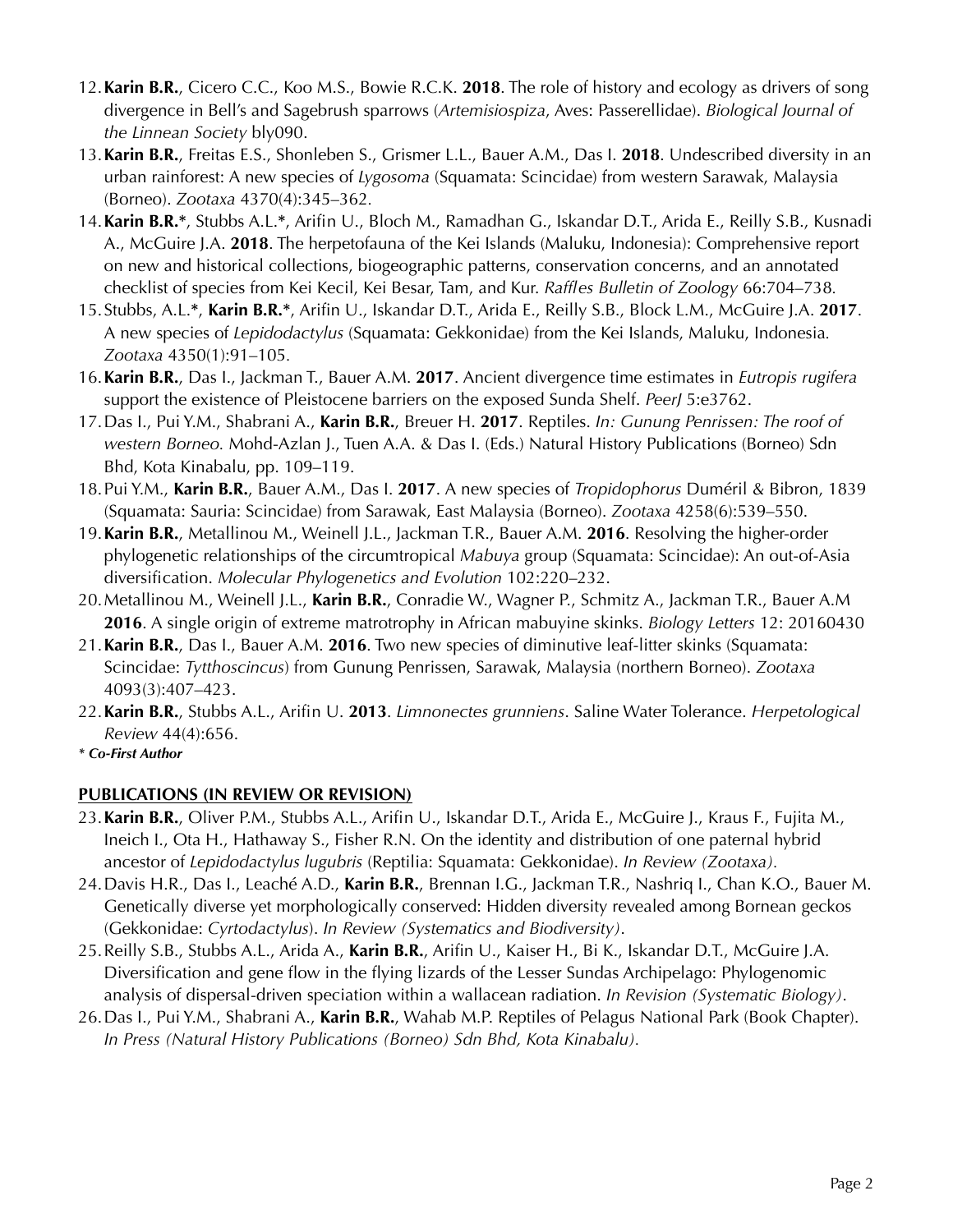## **CONTRIBUTED ORAL PRESENTATIONS**

| Genomic Social Hour - California Academy of Sciences virtual series                                                                                        | April 2020            |
|------------------------------------------------------------------------------------------------------------------------------------------------------------|-----------------------|
| • Karin B.R. Gamble T., Jackman T.R. Rapidly Evolving Long Exon Capture: A new sequence capture dataset                                                    |                       |
| for phylogenomics in amniotes.                                                                                                                             |                       |
| Southeast Asia Gateway of Evolution - Bogor, Indonesia                                                                                                     | 2017                  |
| • Karin B.R., Das I., Jackman T.R., Bauer A.M. Comparative phylogeography of three lizards of the genus                                                    |                       |
| Eutropis (Squamata: Scincidae) on Borneo.                                                                                                                  |                       |
| Evolution - Portland, OR                                                                                                                                   | 2017                  |
| • Karin B.R. Gamble T., Jackman T.R. Rapidly Evolving Long Exon Capture: A new sequence capture dataset                                                    |                       |
| for phylogenomics in amniotes.                                                                                                                             |                       |
| Society for the Study of Amphibians and Reptiles - Lawrence, KS                                                                                            | 2015                  |
| • Karin B.R., Stubbs A.L., and McGuire J.A. Comparative phylogeography of three species of Eutropis<br>(Squamata:Scincidae) on Borneo.                     |                       |
| World Congress of Herpetology - Vancouver, BC                                                                                                              | 2012                  |
| • Karin B.R., Stubbs A.L., and McGuire J.A. Comparative biogeography of three lizard genera in Indonesia:<br>Lophognathus, Lamprolepis, and Cyrtodactylus. |                       |
| North American Ornithological Conference - Vancouver, BC                                                                                                   | 2012                  |
| • Cicero, C.C., Karin B.R., Bowie, R.C.K. Phylogeny vs. Ecology in the Evolution of Songs in Sage Sparrows                                                 |                       |
|                                                                                                                                                            |                       |
| <b>INVITED RESEARCH SEMINARS</b>                                                                                                                           |                       |
| Biogeography and Field Work in the Kei Islands, Indonesia - NCB Leiden<br>Karin B.R., Stubbs A.L.                                                          | <b>March 2021</b>     |
| Herpetology Group Seminar, Museum of Vertebrate Zoology - UC Berkeley                                                                                      | 2018                  |
| Karin B.R., Stubbs A.L., Arifin U., Bloch M., Ramadhan G., Iskandar D.T., Arida E., Reilly S.B., Kusnadi                                                   |                       |
| A., McGuire J.A. Herps of the Kei Islands: 150 years of collections and still more to find.                                                                |                       |
| Herpetology Group Seminar, Museum of Vertebrate Zoology - UC Berkeley                                                                                      | 2012                  |
| Karin B.R., Stubbs A.L. Biogeography of Maluku Province, Indonesia                                                                                         |                       |
| <b>INVITED PUBLIC SEMINARS</b>                                                                                                                             |                       |
| Black Pine Circle School - Berkeley, CA                                                                                                                    | 2017                  |
| • Career Day talk to elementary school students on science and animals.                                                                                    |                       |
| Los Gatos High School - Los Gatos, CA                                                                                                                      | 2013                  |
| • Lecture to high school biology class on research, herpetology, and genetics.                                                                             |                       |
| Panel for majors in Biological Sciences - L&S1 - UC Berkeley                                                                                               | 2012                  |
| • Chosen to represent the Integrative Biology major.                                                                                                       |                       |
| <b>RESEARCH ASSISTANTSHIPS</b>                                                                                                                             |                       |
| · Avian Phylogenomics - Prof. Rauri Bowie                                                                                                                  | Summer and Fall, 2020 |
|                                                                                                                                                            |                       |
| <b>FELLOWSHIPS</b>                                                                                                                                         |                       |
| • Annie M. Alexander Fellowship - Museum of Vertebrate Zoology                                                                                             | 2019                  |
| • Berkeley Fellowship - UC Berkeley                                                                                                                        | 2016-2019             |
| • Biology Department Academic Year Graduate Fellowship - Villanova University                                                                              | 2015                  |
| • Biology Department Summer Research Fellowship - Villanova University                                                                                     | 2015                  |
| • Biology Department Summer Research Fellowship - Villanova University                                                                                     | 2014                  |
| • Summer Undergraduate Research Fellowship - UC Berkeley                                                                                                   | 2011                  |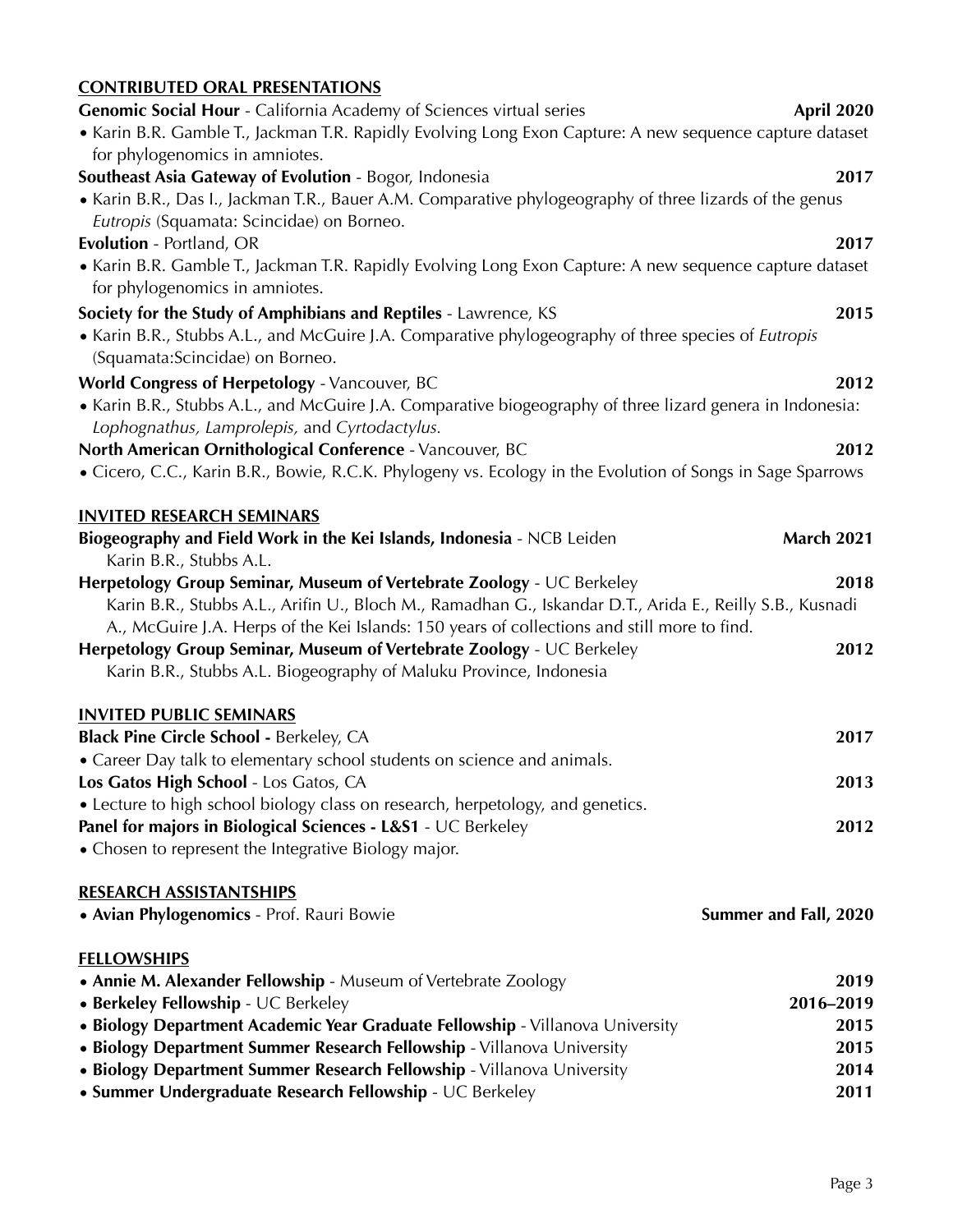## **GRANTS**

| • Summer Research Funds - Museum of Vertebrate Zoology                                                  | 2020          |
|---------------------------------------------------------------------------------------------------------|---------------|
| • Summer Research Funds - Museum of Vertebrate Zoology                                                  | 2019          |
| • Summer Research Funds - Museum of Vertebrate Zoology                                                  | 2018          |
| • Summer Research Funds - Department of Integrative Biology                                             | 2018          |
| • GRAC Research Funds - Department of Integrative Biology                                               | 2018          |
| • Summer Research Funds - Museum of Vertebrate Zoology                                                  | 2017          |
| • Young Explorers Grant - National Geographic Society                                                   | 2016          |
| • Graduate Summer Research Award - Villanova University                                                 | 2014          |
| <b>HONORS AND AWARDS</b>                                                                                |               |
| • Certificate of Merit - Plumas National Forest                                                         | 2012          |
| • Highest Honors in Integrative Biology - UC Berkeley                                                   | 2012          |
| • Distinction in General Scholarship - UC Berkeley                                                      | 2012          |
| <b>PEER REVIEWS</b>                                                                                     |               |
| • Journal of Herpetology $-1$ review                                                                    | 2021-present  |
| • Molecular Biology and Evolution - 1 review                                                            | 2020-present  |
| • Herpetological Monographs - 1 review                                                                  | 2019-present  |
| $\bullet$ PLoS One $-$ 2 reviews                                                                        | 2018-present  |
| • Molecular Phylogenetics and Evolution $-3$ reviews                                                    | 2017-present  |
| $\bullet$ PeerJ $-$ 1 review                                                                            | 2017-present  |
| • Herpetologica $-3$ reviews                                                                            | 2016-present  |
| • Zootaxa - 8 reviews                                                                                   | 2014-present  |
| <b>SERVICE</b>                                                                                          |               |
| • IUCN Skink Specialist Group                                                                           | 2019-present  |
| • IUCN Lepidodactylus assessment                                                                        | December 2020 |
| <b>SOCIETY MEMBERSHIP</b>                                                                               |               |
| • Society for the Study of Evolution                                                                    | 2016–present  |
| • Society for the Study of Amphibians and Reptiles                                                      | 2014-present  |
| <b>WORKSHOPS TAUGHT</b>                                                                                 |               |
| Field Genomics - 10 day course taking undergrads through field collections, Oxford Nanopore sequencing, |               |
| and bioinformatics with the goal of preparing them for research lab positions.                          | Summer 2019   |
| R Workshop - 1 week introductory course for Integrative Biology graduate students.                      | Spring 2017   |
| <b>WORKSHOPS AND TRAINING</b>                                                                           |               |

| Trees in the Desert - University of Arizona                                                | Tucson, AZ          |
|--------------------------------------------------------------------------------------------|---------------------|
| • NSF-funded workshop on building ultra-large phylogenetic trees                           | 12-14 April, 2019   |
| <b>Python Workshop - Computational Genomics Resource Laboratory - UC Berkeley</b>          | <b>Berkeley, CA</b> |
| • Introduction to programming with Python.                                                 | 2015                |
| Lizard Thermal Physiology Training - UC Santa Cruz                                         | Santa Cruz, CA      |
| • 1 week learning thermal physiology methods and protocols using <i>Uta stansburiana</i> . | 2014                |